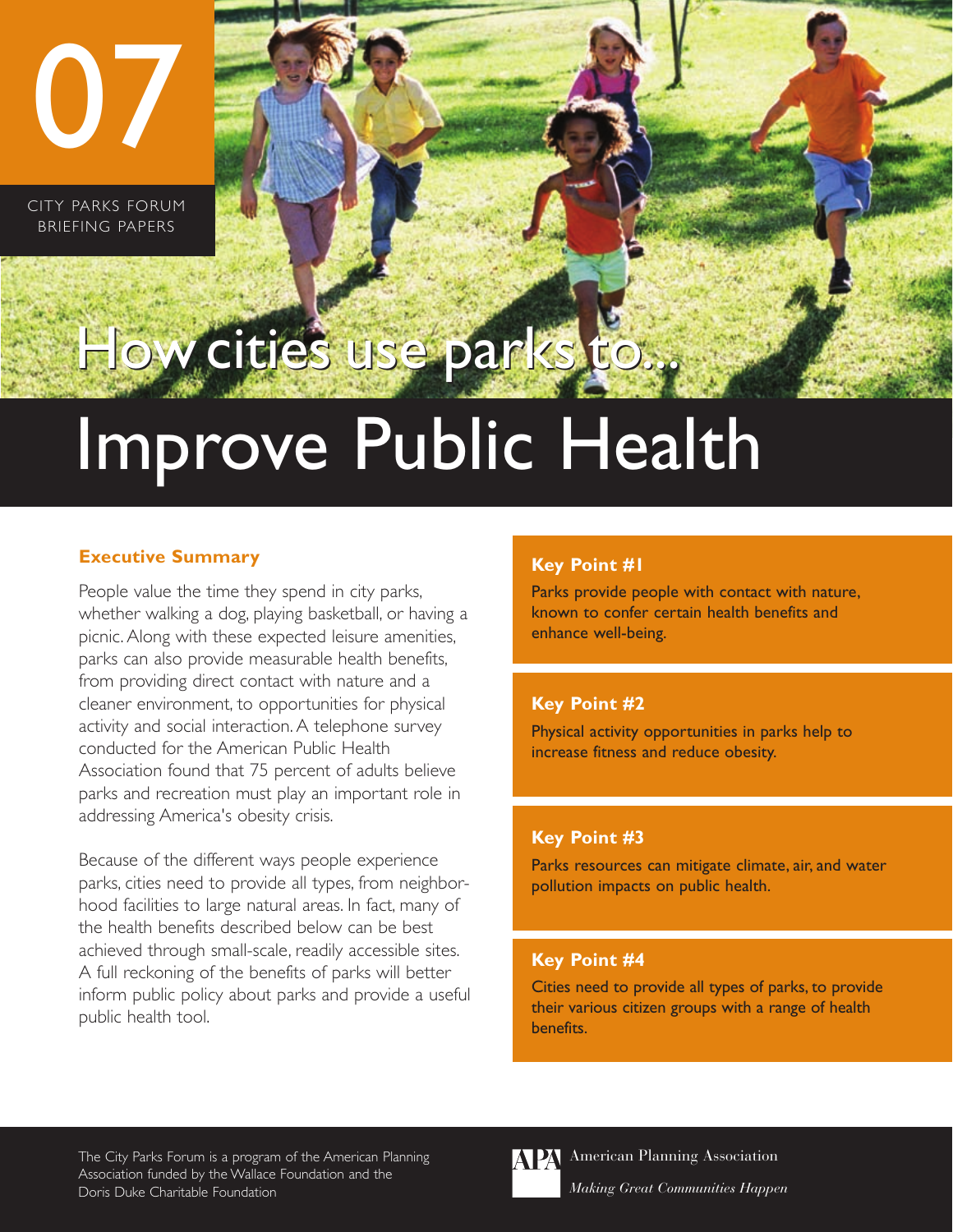#### **KEY POINT #1:**

*Parks provide people with contact with nature, known to confer certain health benefits and enhance well-being.*

Harvard University professor Edward O.Wilson, Ph. D., argues in his book *Biophilia* that human beings have a genetic tendency to seek connections with other living things. In *The Diversity of Life* he observes that the "favored living place of most peoples is a prominence near water from which parkland can be viewed," and that "in the U.S. and Canada, more people visit zoos and aquariums than attend all professional athletic events combined."

Health studies have shown that contact with nature—with plants, with animals, with pleasing landscapes, and with wilderness—offers a range of medical benefits. These include lower blood pressure and cholesterol levels, enhanced survival after a heart attack, more rapid recovery from surgery, fewer minor medical complaints, and lower self-reported stress. In children with attention disorders and in teens with behavioral disorders, contact with nature has resulted in significant improvement (Frumkin, 2001).

In fact, recent research suggests that exercise is more beneficial—leading to enhanced tranquility, and more relief of anxiety and depression—when it occurs in natural settings, like parks, rather than along urban streets (Bodin and Hartig, 2003). The opportunity for so-called "green exercise" is an important asset that city parks offer.

#### **KEY POINT #2:**

*Physical activity opportunities in parks help to increase fitness and reduce obesity.*

Overweight and obesity are epidemic problems across the country, and related conditions such as diabetes are on the rise. Scientists attribute these worrisome trends to two factors: more calories consumed, and fewer calories burned. A primary focus of attention is providing environments where people can be physically active. Parks offer such an opportunity.

The findings of a study of park use by older adults in **Cleveland**, published in *P&R* magazine, include:

- Active park users were less likely to be overweight than those who had longer park visits and either used the park for passive activities or did not use the park at all;
- Active park use was negatively related to visits to a physician other than routine checkups; and

• The level of physical activity was the strongest predictor of lower blood pressure.

A study in the October 2000 issue of *The Physician and Sportsmedicine* found that physically active individuals had lower annual direct medical costs than did inactive people. The cost difference was \$330 per person, based on 1987 dollars. If all inactive American adults became physically active, the potential savings could be \$29.2 billion in 1987 dollars, or \$76.6 billion in 2000 dollars.

Certain features predict greater use for physical activity. These include accessibility, proximity, good lighting, toilets and drinking water, and well-designed and well-maintained paths, as well as attractive scenery (Frumkin, 2003).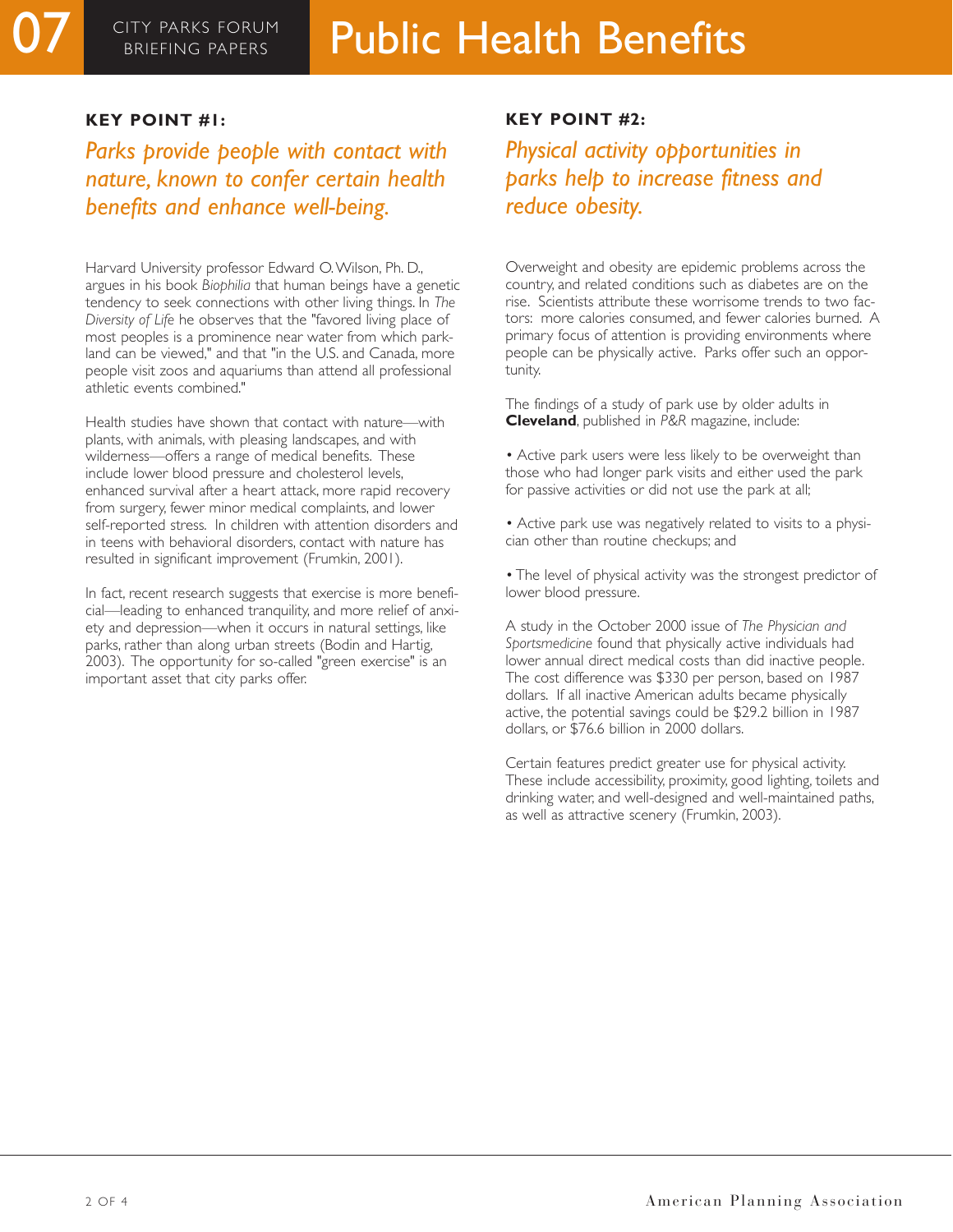### **KEY POINT #3:**

## *Parks resources can mitigate climate, air, and water pollution impacts on public health.*

**Climate.** The dark surfaces of rooftops, roadways, and parking lots in urban areas absorb the day's heat and radiate it at night. As a result, cities cool less at night than surrounding suburban areas, and remain hotter during the days.This urban heat island effect is a significant public health risk, as more people die in hot spells in summer than all other weather events in the U.S. combined. (Changnon, 1996).The lack of shade and evapotranspiration from plants contributes to the problem. According to the University of Washington's Center for Urban Horticulture, a mature tree canopy "reduces air temperature by about five to ten degrees."

Air. The trees in parks also help improve air quality by removing pollutants from the atmosphere. Since urban neighborhoods have especially high concentrations of pollutants related to traffic, boilers, generators, and other sources, trees are especially important to filter the air. An Urban Ecosystem Analysis conducted by American Forests revealed that in **Atlanta**, trees remove 19 million pounds of pollutants each year, providing a service valued at \$47 million.

Cleaner air offers important health benefits. Ozone threatens the health of children, the elderly, and people with asthma and other respiratory diseases. Particulate matter actually increases mortality in polluted cities, especially affecting people with underlying heart and lung disease.Toxic air pollutants increase the risk of cancer. Therefore, trees offer a wide range of health benefits by cleaning the air.

Water. New York City began purchasing land in upstate New York more than 150 years ago, and now satisfies its vast need for clean water from three watersheds, the Croton, Catskill, and Delaware, with a combined area of more than 2,000 square miles. This strategy—protecting source water—has saved the city billions of dollars in water treatment costs, according to a World Bank study, and has avoided countless cases of water-borne disease.

States and communities across the U.S. are purchasing open space in the watersheds that feed the water resources that provide hundreds of millions of people their drinking water each day. Public agencies in San Antonio have protected thousands of acres of open space to ensure that the Edwards Aquifer recharge zones are not developed. Failure to do so could have contaminated the drinking water for more than a million of the city's residents.

Parks along urban waterways, such as **Philadelphia's** Wissahickon Park or **Washington, D.C.'s** Rock Creek Park, help keep water clean by absorbing and cleansing the polluted run-off from impervious surfaces before it reaches the water. These parks also reduce stream erosion by maintaining steady flow volumes through the slow release of absorbed run-off.

#### **KEY POINT #4:**

# *Cities need to provide all types of parks, to provide their various citizen groups with a range of health benefits.*

Different kinds of parks may differ in the health benefits they offer. A neighborhood park may function as a venue for social interaction, physical activity, and nature contact. Larger parks may offer these same benefits and some additional ones, such as cooling and cleaning of urban air, and protection of source water.

It is critical that a parks system provide a variety of functions because different groups of people have different health needs. People from different age, ethnic, and socioeconomic groups may have different traditions in physical activity and attitudes towards natural settings. For people who are economically disadvantaged, parks are an affordable means to healthy activities.

Play Across **Boston**, a project of the Harvard Prevention Research Center, concluded that in addition to organized league sports, it was important to provide open recreation to provide opportunities for youth to try different sports and for non-athletes to be active (Gortmaker, 2002).

On the other end of the age spectrum, researchers at the Tokyo Medical and Dental University monitored the longevity of more than 3,000 people born between 1903 and 1918 and living in Tokyo, one of the most densely populated cities in the world.The results of the study, published in the *Journal of Epidemiology and Community Health*, showed that proximity to public parks and tree-lined streets appeared to have the greatest impact on the length of pensioners' lives, even when taking into account factors known to affect longevity, such as gender, marital status, income, and age.

Ethnic groups also differ in their preferences. Race and ethnicity have been associated with choice of parks and with types of activities engaged in by park users (Hutchinson, 1987; Dwyer and Gobster, 1997;Tinsley et al., 2002). These differences may relate in part to park amenities; for example, Dwyer and Gobster (1997) found that African-Americans were more likely to use facility-based urban recreational parks while whites were more likely to use wildland parks for such activities as camping and hiking. A study of **Chicago's** Lincoln Park found that Asians, Latinos, blacks, and whites all valued certain park attributes, such as the lake, ponds, and zoo. However, the natural environment was the most frequently mentioned favorable attribute among